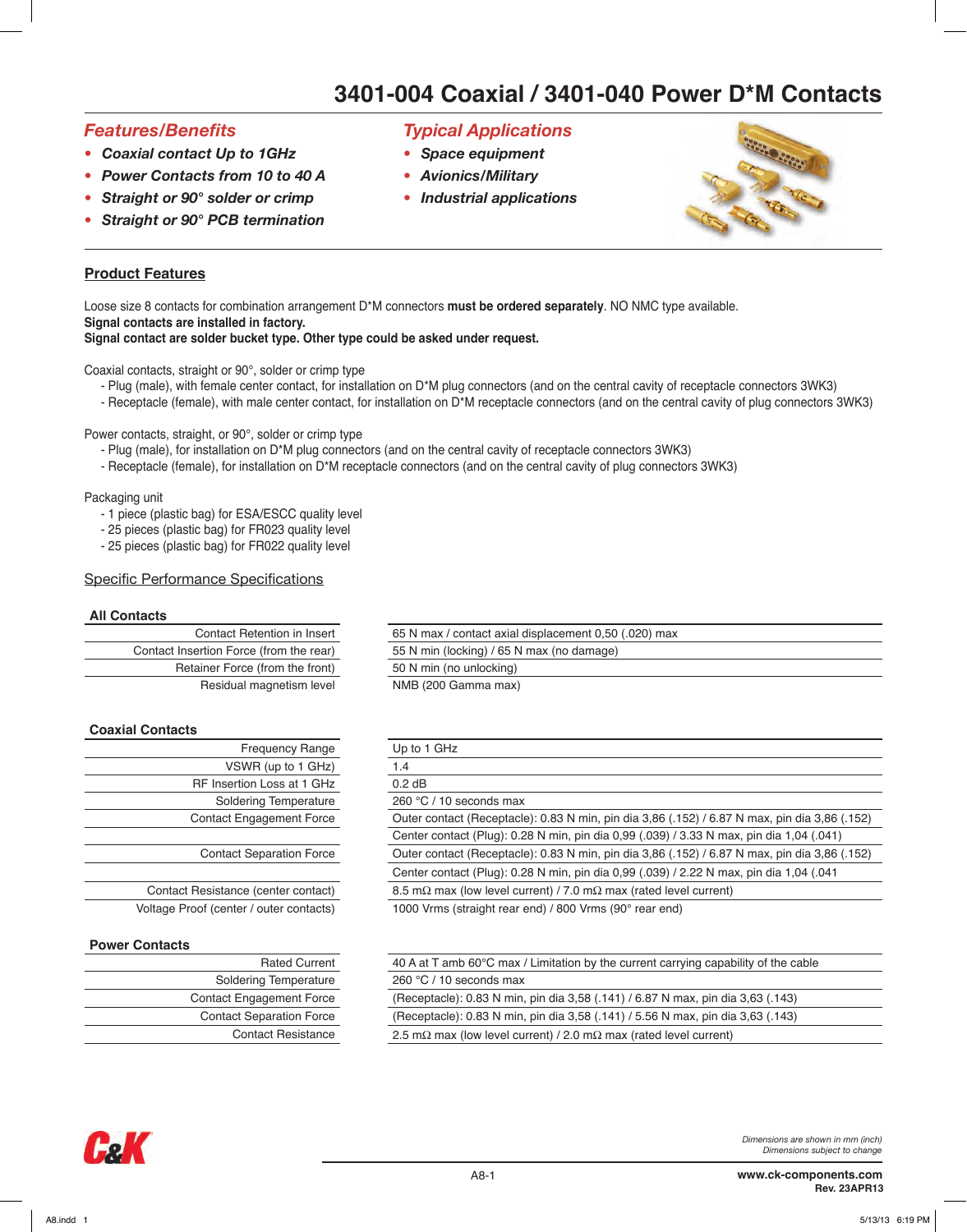#### **Coaxial Contacts**

**Straight Solder/or Crimp Braid Type**





| <b>ESA/ESCC</b><br>3401-004 xx<br><b>Variant</b> | <b>Type</b> | А<br>max     | в<br>$\pm$ 0.60 (.024) | D<br>$\pm$ 0.13 (.005) | <b>Accepted Cables</b>                      | Max<br>Weight<br>(grams) |
|--------------------------------------------------|-------------|--------------|------------------------|------------------------|---------------------------------------------|--------------------------|
| 01 (solder) $/ 11$ (crimp)                       | Male        | 18,80 (.740) | 23,62 (.930)           | 1,02 (.040)            | 178 B/U - 196 A/U - KX 21A                  | 1.4                      |
| 02 (solder) / 12 (crimp)                         | Female      | 18,80 (.740) | 23,90 (.941)           | 1,02 (.040)            | 178 B/U - 196 A/U - KX 21A                  | . .5                     |
| 05 (solder) / 15 (crimp)                         | Male        | 18,80 (.740) | 23,62 (.930)           | 1,70 (.067)            | 179 B/U - 316 U - 188 A/U - KX 22A - 50 CIS | 1.4                      |
| 06 (solder) / 16 (crimp)                         | Female      | 18,80 (.740) | 23,90 (.941)           | 1,70 (.067)            | 179 B/U - 316 U - 188 A/U - KX 22A - 50 CIS | 1.5                      |
| 09 (solder) / 19 (crimp)                         | Male        | 21,50 (.846) | 26,34 (1.037)          | $2,79$ $(.110)$        | 180 B/U                                     | ī.5                      |
| 10 (solder) / 20 (crimp)                         | Female      | 21,50 (.846) | 26,83 (1.056)          | $2,79$ $(.110)$        | 180 B/U                                     | 1.7                      |
|                                                  |             |              |                        |                        |                                             |                          |



| <b>ESA/ESCC</b><br>3401-004 xx<br><b>Variant</b> | Type   | max          | в<br>$\pm$ 0.45 (.018) | Typical      | D<br>± 0,13<br>(.005) | <b>Accepted Cables</b>                          | Max<br>Weight<br>(grams) |
|--------------------------------------------------|--------|--------------|------------------------|--------------|-----------------------|-------------------------------------------------|--------------------------|
| 03 (solder) / 13 (crimp)                         | Male   | 13,60 (.535) | 18.67 (.735)           | 12.50 (.492) | $0.02$ (.040)         | 178 B/U - 196 A/U - KX 21A                      | 2.0                      |
| 04 (solder) / 14 (crimp)                         | Female | 13,60 (.535) | 18.98 (.747)           | 12.50 (.492) | $.02$ $(.040)$        | 178 B/U - 196 A/U - KX 21A                      | 2.2                      |
| 07 (solder) / 17 (crimp)                         | Male   | 13,60 (.535) | 18.67 (.735)           | 12.50 (.492) | 1.70 (.067)           | 179 B/U - 316 U - 188 A/U - KX 22A - 50 CIS 2.0 |                          |
| 08 (solder) / 18 (crimp)                         | Female | 13.60 (.535) | 18,98 (.747)           | 12,50 (.492) | .70(0.067)            | 179 B/U - 316 U - 188 A/U - KX 22A - 50 CIS 2.2 |                          |

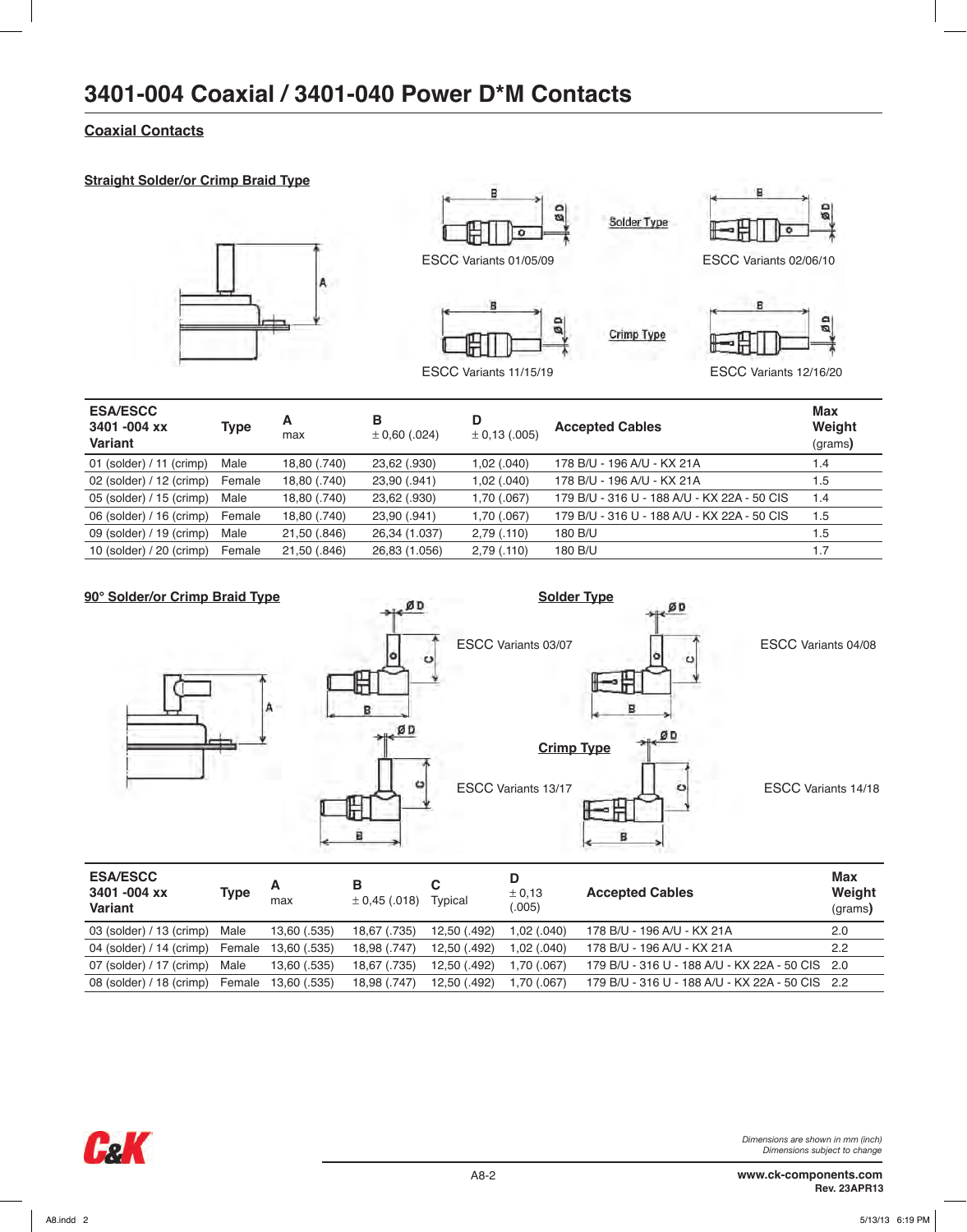#### **Coaxial Contacts PCB**

#### **Straight PCB Type**



| ESA/ESCC 3401-040 xx Variant | Tvpe   | Max Weight (grams) |
|------------------------------|--------|--------------------|
| 21                           | Male   | 12                 |
| 22                           | Female | 1 N                |
|                              |        |                    |



#### 90° PCB Type





ESCC Variant 23 ESCC Variant 24

 $20.7$  $-0.04$ 

 $0.4, 8,$ 

outer conductor  $11.7 - 0.15$ 

inner conductor

| ESA/ESCC 3401-040 xx Variant | Type   | Max Weight (grams) |
|------------------------------|--------|--------------------|
| 23                           | Male   | 32                 |
| 24                           | Female | 30                 |



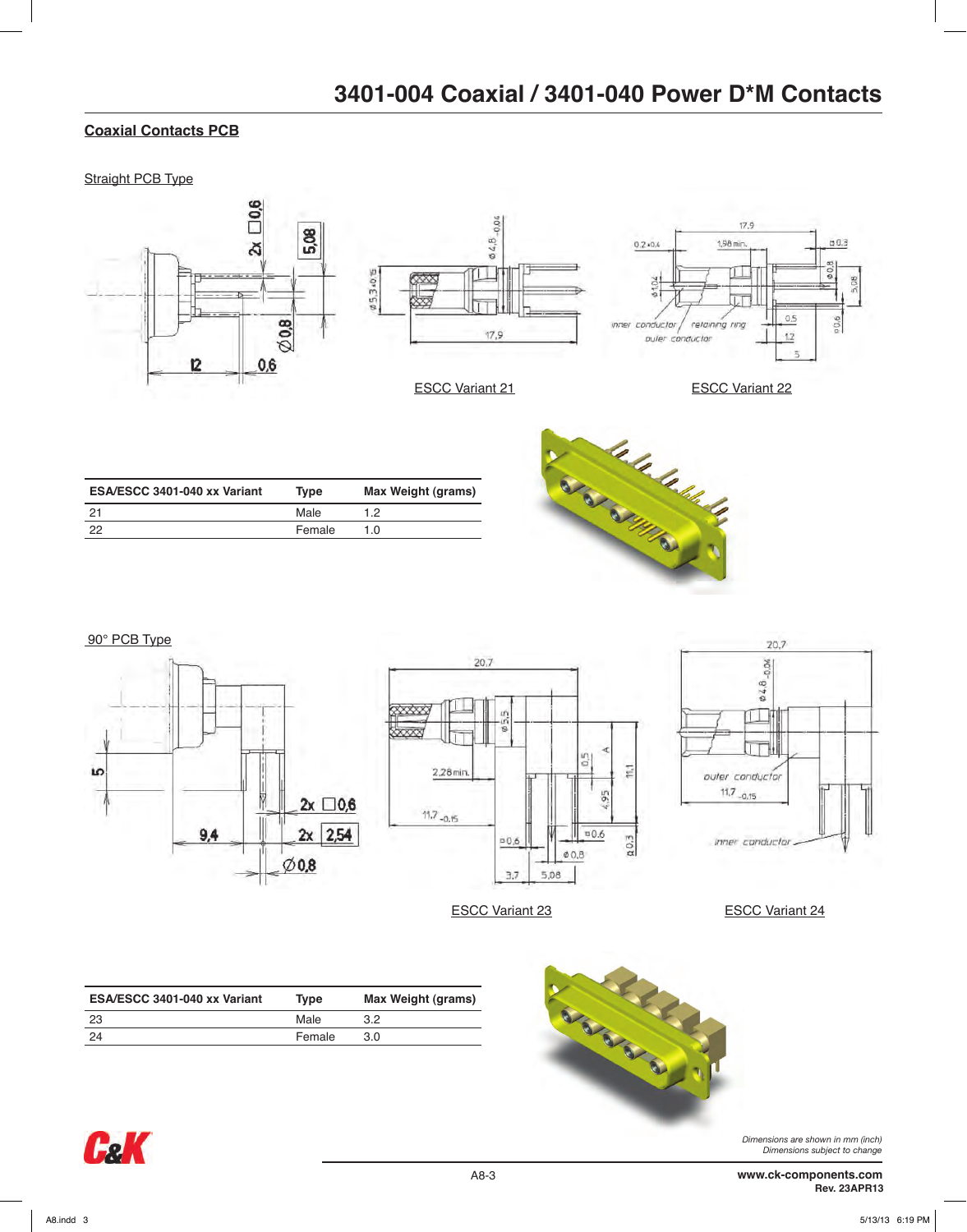# **3401-004 Coaxial / 3401-040 Power D\*M Contacts**

### **Power Contacts**









ESCC Variants 03/05 ESCC Variants 04/06

| <b>ESA/ESCC</b><br>3401-040 xx<br><b>Variant</b> | <b>Type</b> | A<br>max     | в<br>max     | С<br>max    | D<br>max        | Е<br>max        | <b>AWG</b> | Max<br>Weight<br>(grams) |
|--------------------------------------------------|-------------|--------------|--------------|-------------|-----------------|-----------------|------------|--------------------------|
| 01 (solder)                                      | Male        | 16,92 (.666) | 22,10 (.870) | 8,13 (.320) | 4,90 (.193)     | 5,66(.223)      | 8          | 2.20                     |
| 02 (solder)                                      | Female      | 16,92 (.666) | 21,80 (.858) | 8,13 (.320) | 4,90 (.193)     | 5,66(.223)      | 8          | 1.80                     |
| 03 (solder)                                      | Male        | 16,92 (.666) | 22,10 (.870) | 8,13 (.320) | 3,00(.118)      | 3,76(.148)      | 12         | 2.15                     |
| 04 (solder)                                      | Female      | 16,92 (.666) | 21,80 (.858) | 8,13 (.320) | $3,00$ $(.118)$ | 3,76(.148)      | 12         | 1.80                     |
| 05 (solder)                                      | Male        | 16,92 (.666) | 22,10 (.870) | 8,13 (.320) | 1,90(.075)      | $2,67$ (.105)   | 16         | 2.00                     |
| 06 (solder)                                      | Female      | 16,92 (.666) | 21,80 (.858) | 8,13 (.320) | 1,90(.075)      | $2,67$ $(.105)$ | 16         | 1.65                     |

Crimp Braid Type











| <b>ESA/ESCC</b><br>3401-040 xx<br><b>Variant</b> | Type   | A<br>max     | в<br>max     | C<br>max      | D<br>min    | Е<br>max    | <b>AWG</b> | <b>Max</b><br>Weight<br>(grams) |
|--------------------------------------------------|--------|--------------|--------------|---------------|-------------|-------------|------------|---------------------------------|
| 07 (crimp)                                       | Male   | 19,00 (.748) | 24,70 (.972) | 11,10 (.437)  | 4,20(.165)  | 5,80(.228)  | 8          | 2.80                            |
| 08 (crimp)                                       | Female | 19,00 (.748) | 24,60 (.969) | 11, 10 (.437) | 4,20 (.165) | 5,80(.228)  | 8          | 2.45                            |
| 09 (crimp)                                       | Male   | 19,00 (.748) | 21,60 (.850) | 8,40 (.331)   | 3,25(.128)  | 4,70 (.185) | 10         | 2.25                            |
| 10 (crimp)                                       | Female | 19,00 (.748) | 21,50 (.846) | 8,40 (.331)   | 3,25(.128)  | 4,70 (.185) | 10         | 1.85                            |
| 11 (crimp)                                       | Male   | 19,00 (.748) | 19,30 (.760) | 6,35(.249)    | 2,50(.098)  | 3,80(.150)  | 12         | 2.00                            |
| 12 (crimp)                                       | Female | 19,00 (.748) | 19,20 (.756) | 6,35(.249)    | 2,50(.098)  | 3,80(.150)  | 12         | . 60                            |

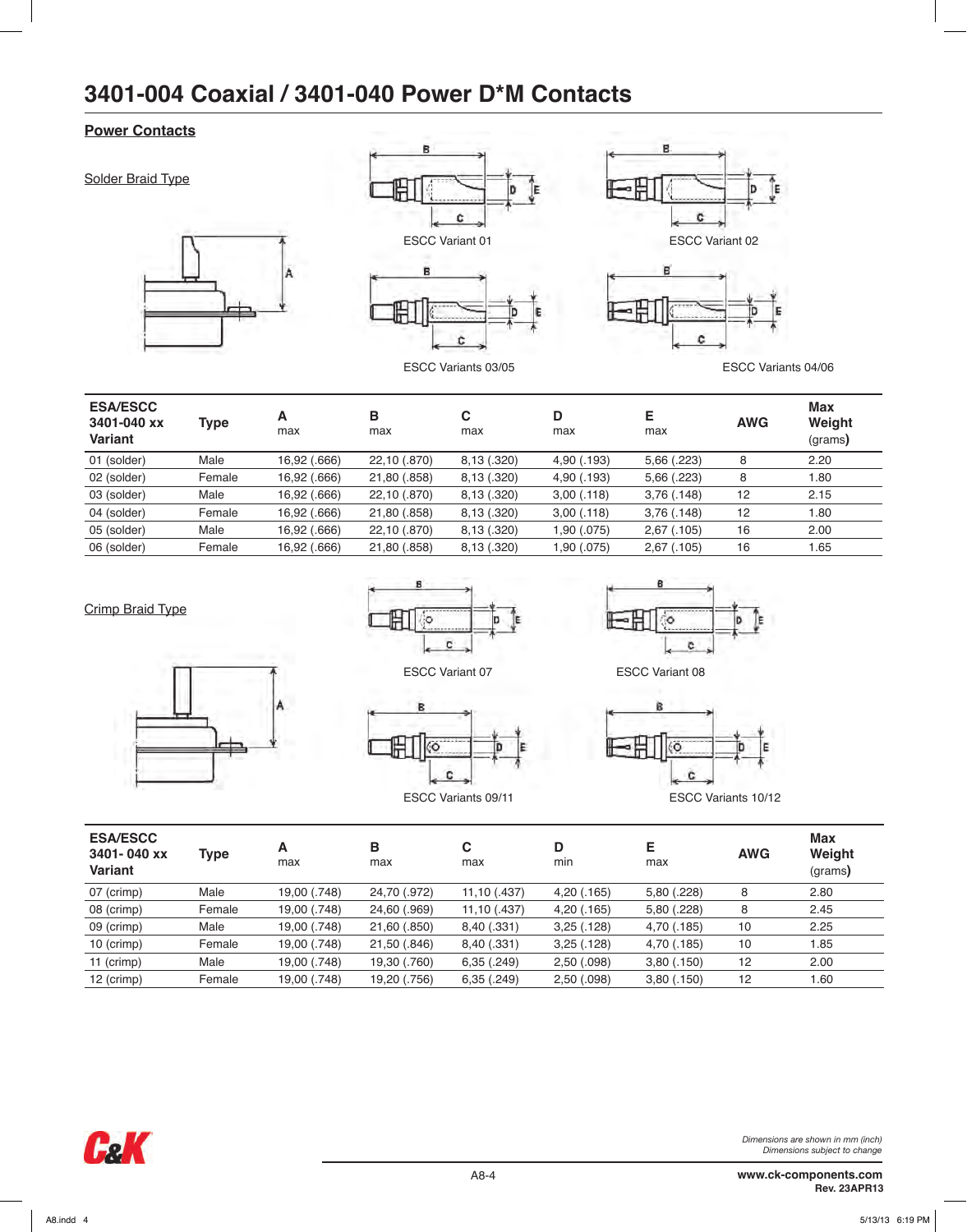#### **Power Contacts PCB**

#### **Straight PCB Type**



| ESA/ESCC 3401-040 xx Variant | Tvpe   | Max Weight (grams) |
|------------------------------|--------|--------------------|
| 13                           | Male   | 2 75               |
| 14                           | Female | 1 75               |
|                              |        |                    |



#### 90° PCB Type





ESCC Variant 15 ESCC Variant 16

| ESA/ESCC 3401-040 xx Variant | Type   | Max Weight (grams) |
|------------------------------|--------|--------------------|
| 15                           | Male   | 2 65               |
| 16                           | Female | 245                |





*Dimensions are shown in mm (inch) Dimensions subject to change*

 $11.02$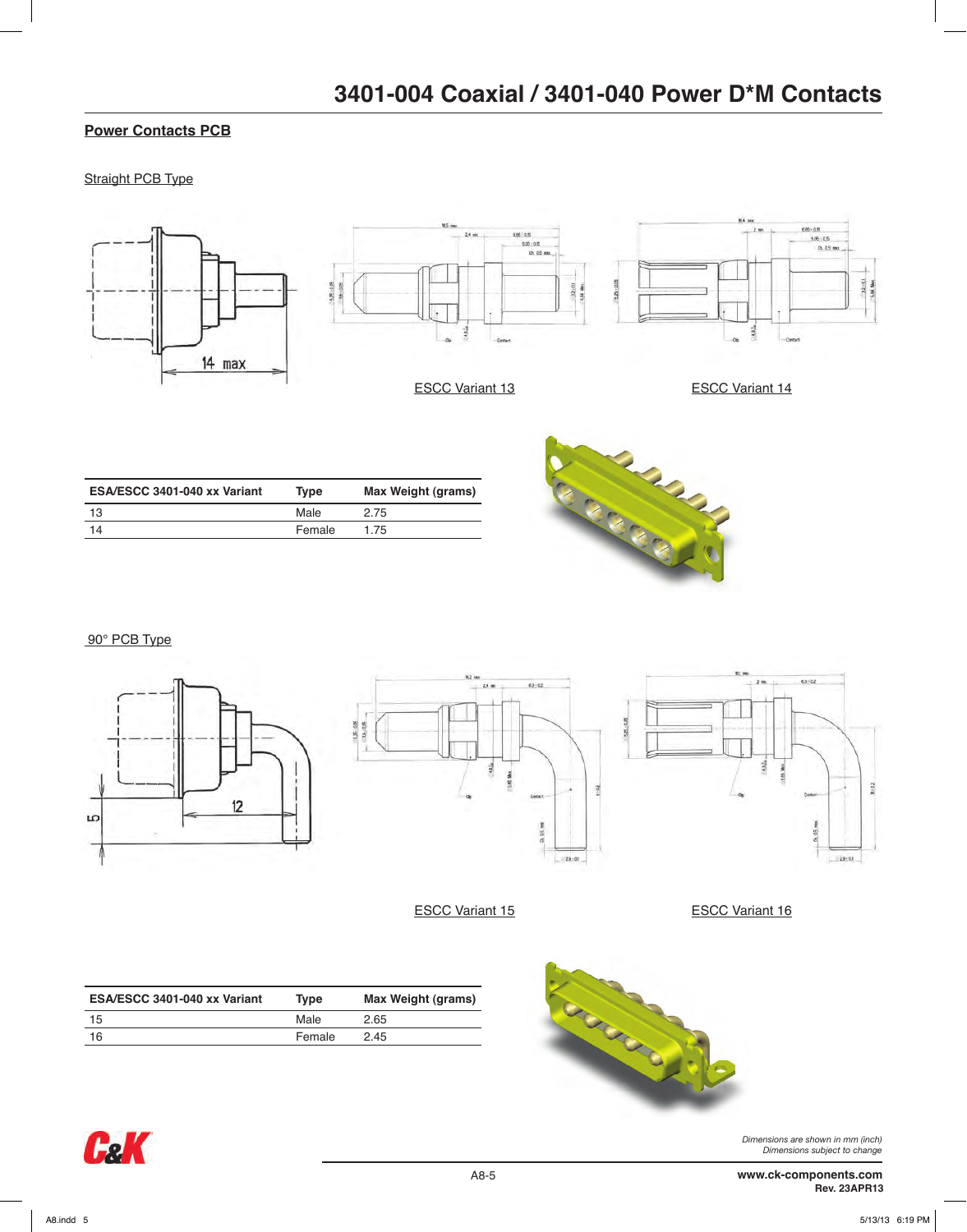#### **Insertion/Extraction Instructions**

#### **Insertion Tool Insertion Instructions**

No insertion tool is required. The contact is easily snapped in from the rear of the connector manually.

# Inser Contact D<sup>\*M</sup> Connector

**Extraction tool CET-C6B-2 (Part number 070064-0002)**



**Extraction Tool CONSIDER INSTRUCTED IN THE OPERATION CONSIDER IN THE OPERATION OPERATIONS** 



To extract the contact, hold the tool by the body and insert the tip into the front of the contact cavity until it bottoms and closes the contact retaining ring. Holding the body in this position securely enough to keep contact retaining ring closed, push the plunger. Contact will be pushed out of the rear of the assembly.

#### **Maximum Recess of Contacts relative to Shell Front**





Male contact **Female** contact

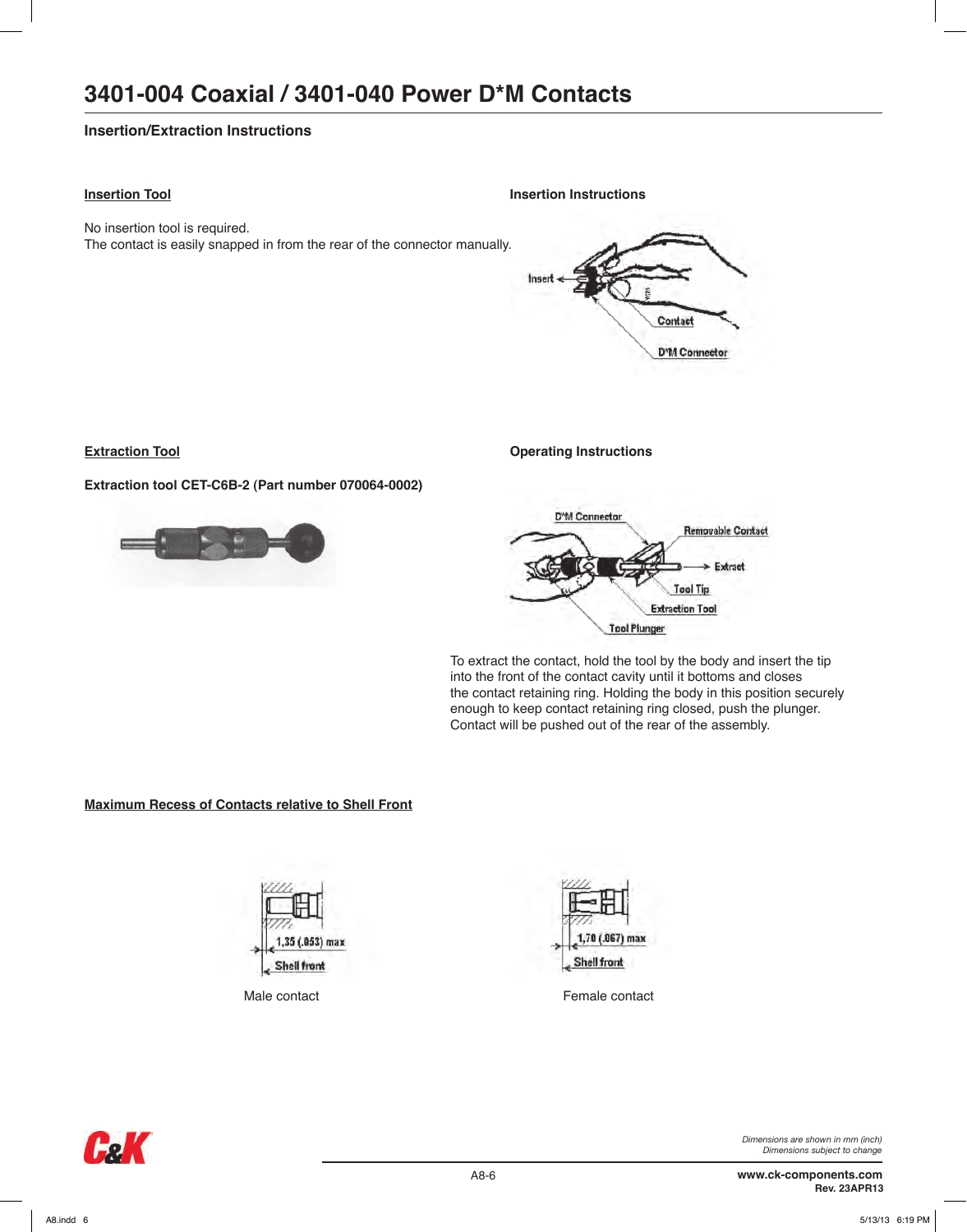#### **Coaxial Contacts Assembly Instructions**

Recommended Coaxial Cable Trim Dimensions





Crimp tool with integral die set for all contacts Hand tool HX4 (M22520/5-01) CCT-DM (Part number 070051-0000) Die set Y322

| Cable Type        | Reference Specification |
|-------------------|-------------------------|
| <b>RG 178 B/U</b> | $MIL-C-17$              |
| <b>RG 196 A/U</b> | $MIL-C-17$              |
| <b>RG 179 B/U</b> | $MIL-C-17$              |
| <b>RG 316 U</b>   | $MIL-C-17$              |
| <b>RG 188 A/U</b> | $MIL-C-17$              |
| <b>RG 180 B/U</b> | $MIL-C-17$              |
| KX 21A            | NF C 93-550             |
| <b>KX 22A</b>     | NF C 93-550             |
| 50 CIS            | ESA/ESCC 3902/001       |
|                   |                         |

| <b>Dimensions</b> (mm) / Tolerances $\pm$ 0.25 | N (Straight) | <b>O</b> (Straight) | $P$ (Straight) | $N(90^{\circ})$ | $O(90^\circ)$ | $P(90^\circ)$ | Tool   | <b>Closure</b> |
|------------------------------------------------|--------------|---------------------|----------------|-----------------|---------------|---------------|--------|----------------|
| 178 B/U - 196 A/U - KX 21A                     | 7.92         | 6.35                | .98            | 9.52            | 5,94          | .57           | CCT-DM |                |
| 179 B/U - 316 U - 188 A/U - KX 22A - 50 CIS    | 7.92         | 6.35                | .98            | 9.52            | 5.94          | .57           | CCT-DM | B              |
| 180 B/U                                        | 9.52         | 7.92                | .98            | 10.69           | 7.92          | 2.39          | CCT-DM |                |
|                                                |              |                     |                |                 |               |               |        |                |

| <b>Dimensions</b> (inch) / Tolerances $\pm$ .010 | N (Straight) | <b>O</b> (Straight) | $P$ (Straight) | $N(90^{\circ})$ | O(90°) | $P(90^{\circ})$ | Tool   | <b>Closure</b> |
|--------------------------------------------------|--------------|---------------------|----------------|-----------------|--------|-----------------|--------|----------------|
| 178 B/U - 196 A/U - KX 21A                       | 312          | .250                | .078           | .375            | .234   | 062             | CCT-DM |                |
| 179 B/U - 316 U - 188 A/U - KX 22A - 50 CIS .312 |              | 250                 | .078           | .375            | .234   | 062             | CCT-DM | B              |
| 180 B/U                                          | .375         | .312                | 078            | .422            | .312   | 094.            | CCT-DM | А              |



#### Step 1

Step 2

Slide the outer ring over the cable jacket. Trim the cable as specified in the table. Insert the cable dielectric and center conductor into the inside diameter of the inner sleeve. Then solder the center conductor to the coax center contact.

Slide the outer ring forward until it is flush with the coax shell containing the braid between the outer ring and the inner sleeve. For solder type coaxes, soft solder the outer ring to the assembly thru the cross drilled solder hold. For crimp type coaxes, crimp with the appropriate tool in the area defined.

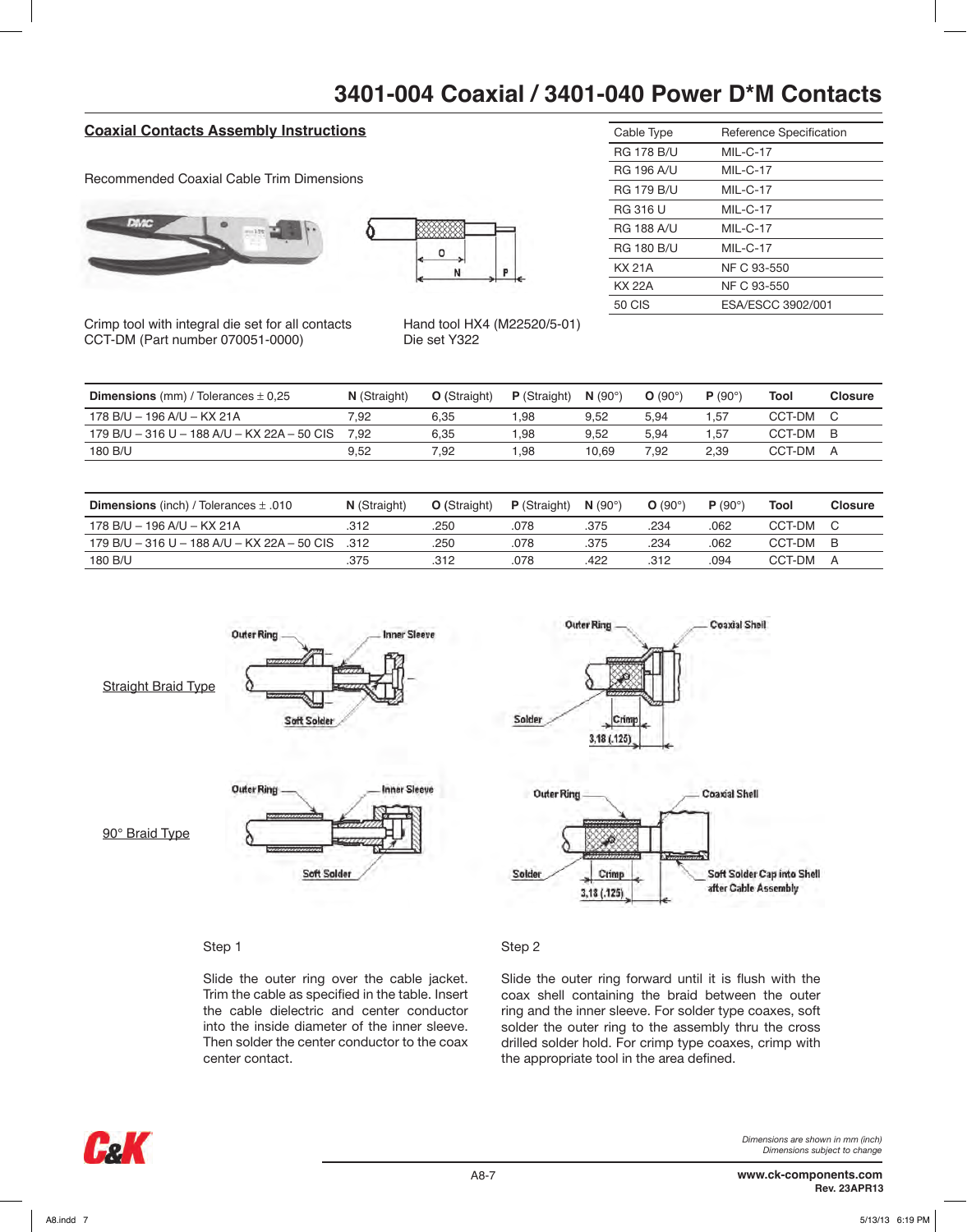#### **Power Contacts Assembly Instructions**

#### **Recommended Wire Trim Length**



#### **Hand Crimp Tool**

Crimp tool: M300-BT

Locator UH2-5 (Universal positioner M22520/1-05)

(Set the depth D from the front side, with the rear screw, according to the table below)



| <b>ESA/ESCC</b><br>3401-040 xx<br><b>Variant</b> | <b>Type</b> | <b>Wire Size</b> | <b>Selector Position</b><br>Note * | <b>Locator Depth</b><br>D<br>± 0.02(.001) | <b>Tensile Strength</b><br>min |
|--------------------------------------------------|-------------|------------------|------------------------------------|-------------------------------------------|--------------------------------|
| 07 (crimp)                                       | Male        | AWG 8            | 6                                  | 22,5 (.886)                               | 50 daN                         |
| 08 (crimp)                                       | Female      | AWG 8            | 6                                  | 24,0 (.945)                               | 50 daN                         |
| 09 (crimp)                                       | Male        | <b>AWG 10</b>    | 2                                  | 21,0(.827)                                | 50 daN                         |
| 10 (crimp)                                       | Female      | <b>AWG 10</b>    | 2                                  | 22,5 (.886)                               | 50 daN                         |
| 11 (crimp)                                       | Male        | AWG 12           |                                    | 19,0 (.748)                               | 30 daN                         |
| 12 (crimp)                                       | Female      | <b>AWG 12</b>    |                                    | 21,0(.827)                                | 30 daN                         |
|                                                  |             |                  |                                    |                                           |                                |

Note \*: For information. Crimp tensile strength test shall govern.

AWG 8: 40 Amp contacts

AWG 10: 20 Amp contacts

AWG 12: 10 Amp contacts

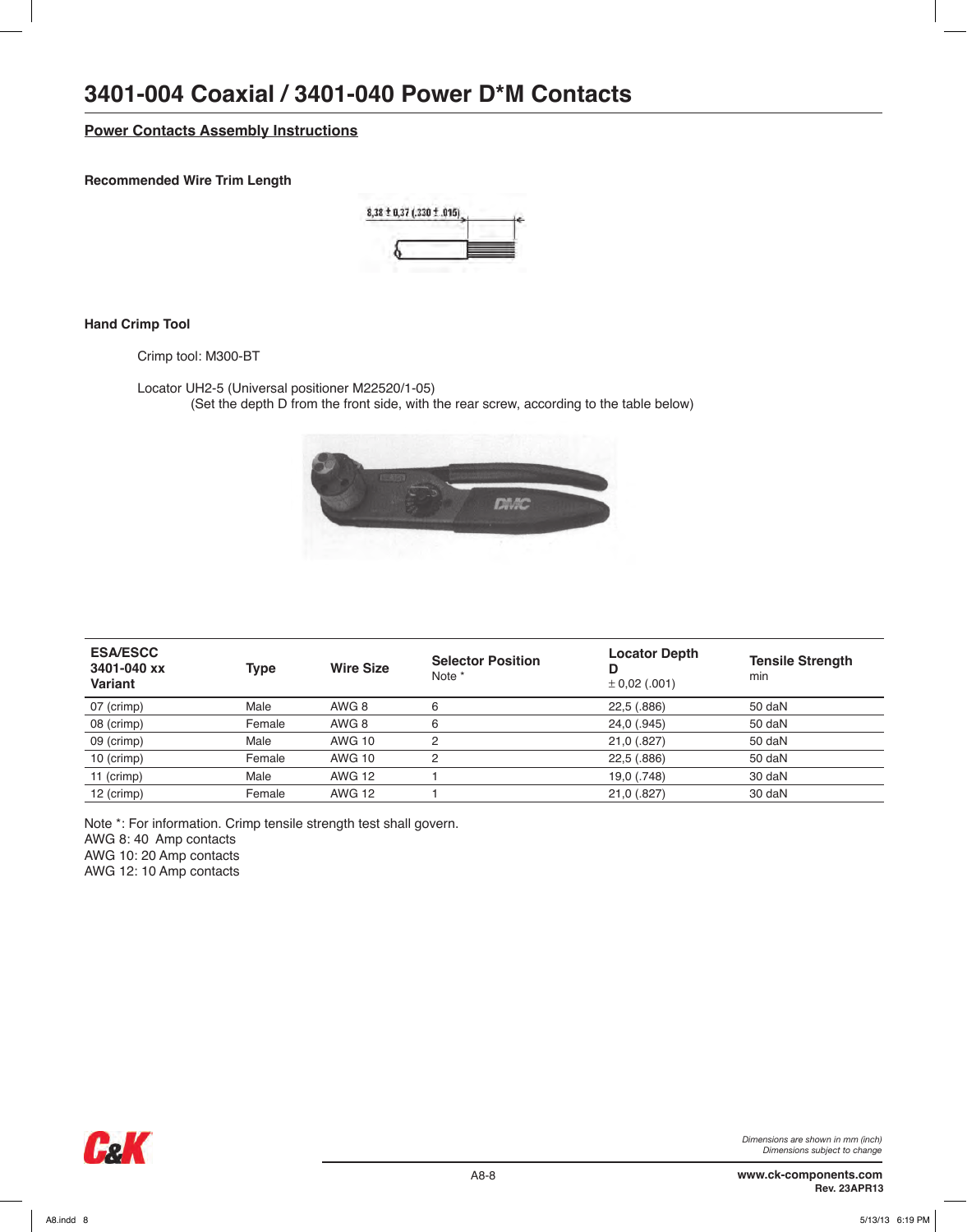#### **Cross References / Coaxial Contacts**

|                                                                                                                                                                                                                | <b>ESA/ESCC Quality Level</b>                                                                                                                                                                                                                               |                                                                                                                                                                                                                                     | <b>FR023 Quality Level</b>                                                                                                                                                              |                                                                                                                                                                                                                               | <b>FR022 Quality Level</b>                                                                                                                                                                                                                   |  |  |
|----------------------------------------------------------------------------------------------------------------------------------------------------------------------------------------------------------------|-------------------------------------------------------------------------------------------------------------------------------------------------------------------------------------------------------------------------------------------------------------|-------------------------------------------------------------------------------------------------------------------------------------------------------------------------------------------------------------------------------------|-----------------------------------------------------------------------------------------------------------------------------------------------------------------------------------------|-------------------------------------------------------------------------------------------------------------------------------------------------------------------------------------------------------------------------------|----------------------------------------------------------------------------------------------------------------------------------------------------------------------------------------------------------------------------------------------|--|--|
| <b>Description</b>                                                                                                                                                                                             | <b>Part Number</b>                                                                                                                                                                                                                                          | <b>Description</b>                                                                                                                                                                                                                  | <b>Part Number</b>                                                                                                                                                                      | <b>Description</b>                                                                                                                                                                                                            | <b>Part Number</b>                                                                                                                                                                                                                           |  |  |
| 340100401B<br>340100402B<br>340100403B<br>340100404B<br>340100405B<br>340100406B<br>340100407B<br>340100408B<br>340100409B                                                                                     | C053740-5036C<br>C053742-5028C<br>C053741-5048C<br>C053743-5064C<br>C053740-5046C<br>C053742-5039C<br>C053741-5032C<br>C053743-5040C<br>C053740-5047C                                                                                                       | DM115740-5036-FR023<br>DM115742-5028-FR023<br>DM115741-5048-FR023<br>DM115743-5064-FR023<br>DM115740-5046-FR023<br>DM115742-5039-FR023<br>DM115741-5032-FR023<br>DM115743-5040-FR023<br>DM115740-5047-FR023                         | C115740-5036E<br>C115742-5028E<br>C115741-5048E<br>C115743-5064E<br>C115740-5046E<br>C115742-5039E<br>C115741-5032E<br>C115743-5040E<br>C115740-5047E                                   | DM115740-5036<br>DM115742-5028<br>DM115741-5048<br>DM115743-5064<br>DM115740-5046<br>DM115742-5039<br>DM115741-5032<br>DM115743-5040<br>DM115740-5047                                                                         | C115740-5036<br>C115742-5028<br>C115741-5048<br>C115743-5064<br>C115740-5046<br>C115742-5039<br>C115741-5032<br>C115743-5040<br>C115740-5047                                                                                                 |  |  |
| 340100410B<br>340100411B<br>340100412B<br>340100413B<br>340100414B<br>340100415B<br>340100416B<br>340100417B<br>340100418B<br>340100419B<br>340100420B<br>340100421B<br>340100422B<br>340100423B<br>340100424B | C053742-5075C<br>C053740-0019C<br>C053742-0015C<br>C053741-0007C<br>C053743-0020C<br>C053740-0013C<br>C053742-0014C<br>C053741-0008C<br>C053743-0022C<br>C053740-0012C<br>C053742-0013C<br>C115366-2137C<br>C115366-2138C<br>C115366-2139C<br>C115366-2140C | DM115742-5075-FR023<br>DM115740-19-FR023<br>DM115742-15-FR023<br>DM115741-7-FR023<br>DM115743-20-FR023<br>DM115740-13-FR023<br>DM115742-14-FR023<br>DM115741-8-FR023<br>DM115743-22-FR023<br>DM115740-12-FR023<br>DM115742-13-FR023 | C115742-5075E<br>C115740-0019E<br>C115742-0015E<br>C115741-0007E<br>C115743-0020E<br>C115740-0013E<br>C115742-0014E<br>C115741-0008E<br>C115743-0022E<br>C115740-0012E<br>C115742-0013E | DM115742-5075<br>DM115740-19<br>DM115742-15<br>DM115741-7<br>DM115743-20<br>DM115740-13<br>DM115742-14<br>DM115741-8<br>DM115743-22<br>DM115740-12<br>DM115742-13<br>DM115440-2A<br>DM115440-3A<br>DM115440-4A<br>DM115440-5A | C115742-5075<br>C115740-0019<br>C115742-0015<br>C115741-0007<br>C115743-0020<br>C115740-0013<br>C115742-0014<br>C115741-0008<br>C115743-0022<br>C115740-0012<br>C115742-0013<br>C115440-0002<br>C115440-0003<br>C115440-0004<br>C115440-0005 |  |  |

#### **Cross References / Power Contacts**

| <b>ESA/ESCC Quality Level</b>                                                                                                            |                                                                                                                                                                        | <b>FR023 Quality Level</b>                                                                                                             |                                                                                                    | <b>FR022 Quality Level</b>                                                                                                                                               |                                                                                                                                                                                 |  |
|------------------------------------------------------------------------------------------------------------------------------------------|------------------------------------------------------------------------------------------------------------------------------------------------------------------------|----------------------------------------------------------------------------------------------------------------------------------------|----------------------------------------------------------------------------------------------------|--------------------------------------------------------------------------------------------------------------------------------------------------------------------------|---------------------------------------------------------------------------------------------------------------------------------------------------------------------------------|--|
| <b>Description</b>                                                                                                                       | <b>Part Number</b>                                                                                                                                                     | <b>Description</b>                                                                                                                     | <b>Part Number</b>                                                                                 | <b>Description</b>                                                                                                                                                       | <b>Part Number</b>                                                                                                                                                              |  |
| 340104001B<br>340104002B<br>340104003B<br>340104004B<br>340104005B<br>340104006B                                                         | C115224-1040C<br>C115224-2040C<br>C115224-1020C<br>C115224-2020C<br>C115224-1010C<br>C115224-2010C                                                                     | DM115224-1040-FR023<br>DM115224-2040-FR023<br>DM115224-1020-FR023<br>DM115224-2020-FR023<br>DM115224-1010-FR023<br>DM115224-2010-FR023 | C115224-1040E<br>C115224-2040E<br>C115224-1020E<br>C115224-2020E<br>C115224-1010E<br>C115224-2010E | DM115224-1040A<br>DM115224-2040A<br>DM115224-1020A<br>DM115224-2020A<br>DM115224-1010A<br>DM115224-2010A                                                                 | C115224-1040A<br>C115224-2040A<br>C115224-1020A<br>C115224-2020A<br>C115224-1010A<br>C115224-2010A                                                                              |  |
| 340104007B<br>340104008B<br>340104009B<br>340104010B<br>340104011B<br>340104012B<br>340104013B<br>340104014B<br>340104015B<br>340104016B | C115224-3040C<br>C115224-4040C<br>C115224-3020C<br>C115224-4020C<br>C115224-3010C<br>C115224-4010C<br>C115366-2185C<br>C115366-2186C<br>C115366-2187C<br>C115366-2188C | DM115224-3040-FR023<br>DM115224-4040-FR023<br>DM115224-3020-FR023<br>DM115224-4020-FR023<br>DM115224-3010-FR023<br>DM115224-4010-FR023 | C115224-3040E<br>C115224-4040E<br>C115224-3020E<br>C115224-4020E<br>C115224-3010E<br>C115224-4010E | DM115224-3040A<br>DM115224-4040A<br>DM115224-3020A<br>DM115224-4020A<br>DM115224-3010A<br>DM115224-4010A<br>DM115440-10A<br>DM115440-11A<br>DM115440-12A<br>DM115440-13A | C115224-3040A<br>C115224-4040A<br>C115224-3020A<br>C115224-4020A<br>C115224-3010A<br>C115224-4010A<br>C115440-0010<br>C115440-0011<br>C115440-0012<br>C <sub>115440</sub> -0013 |  |

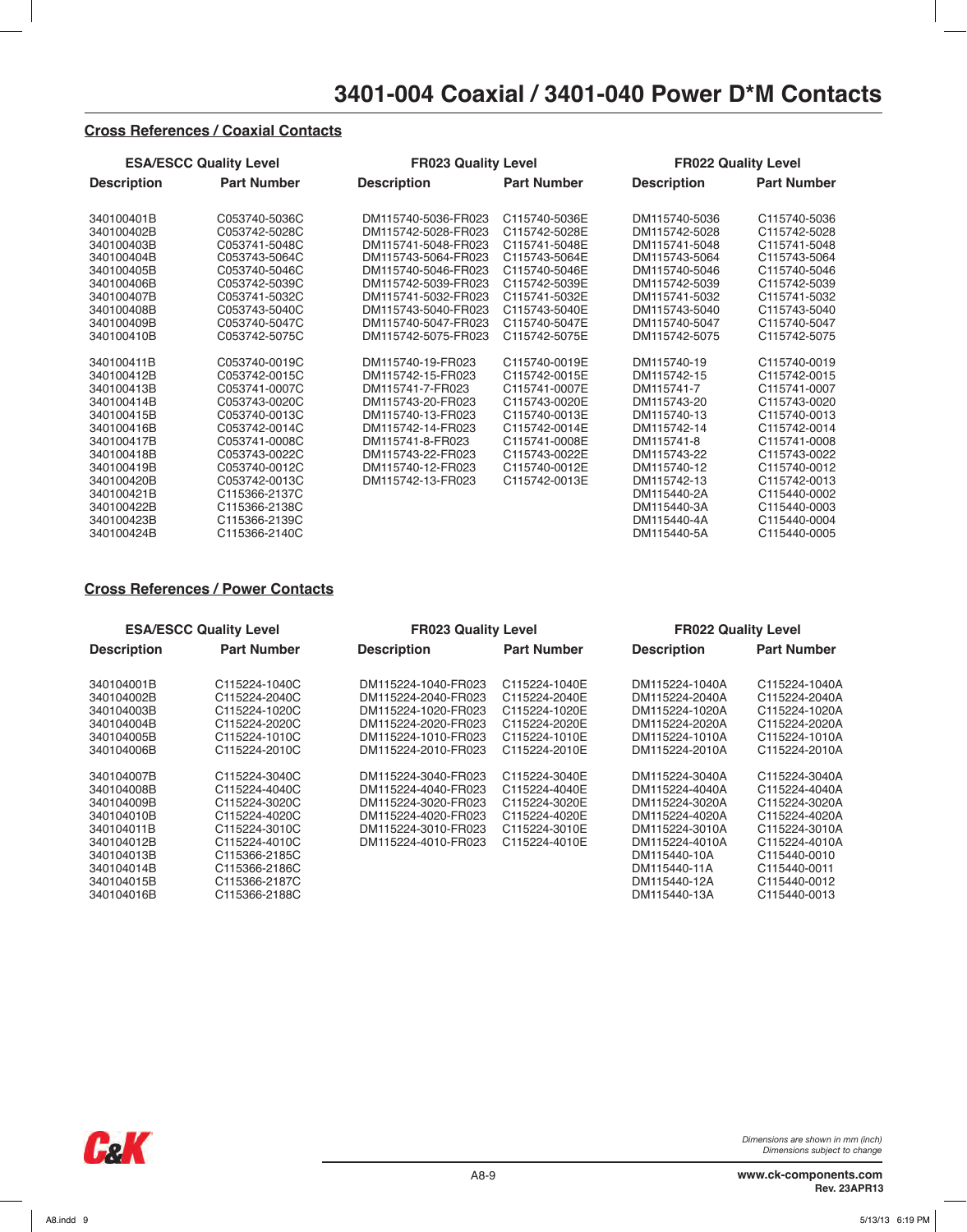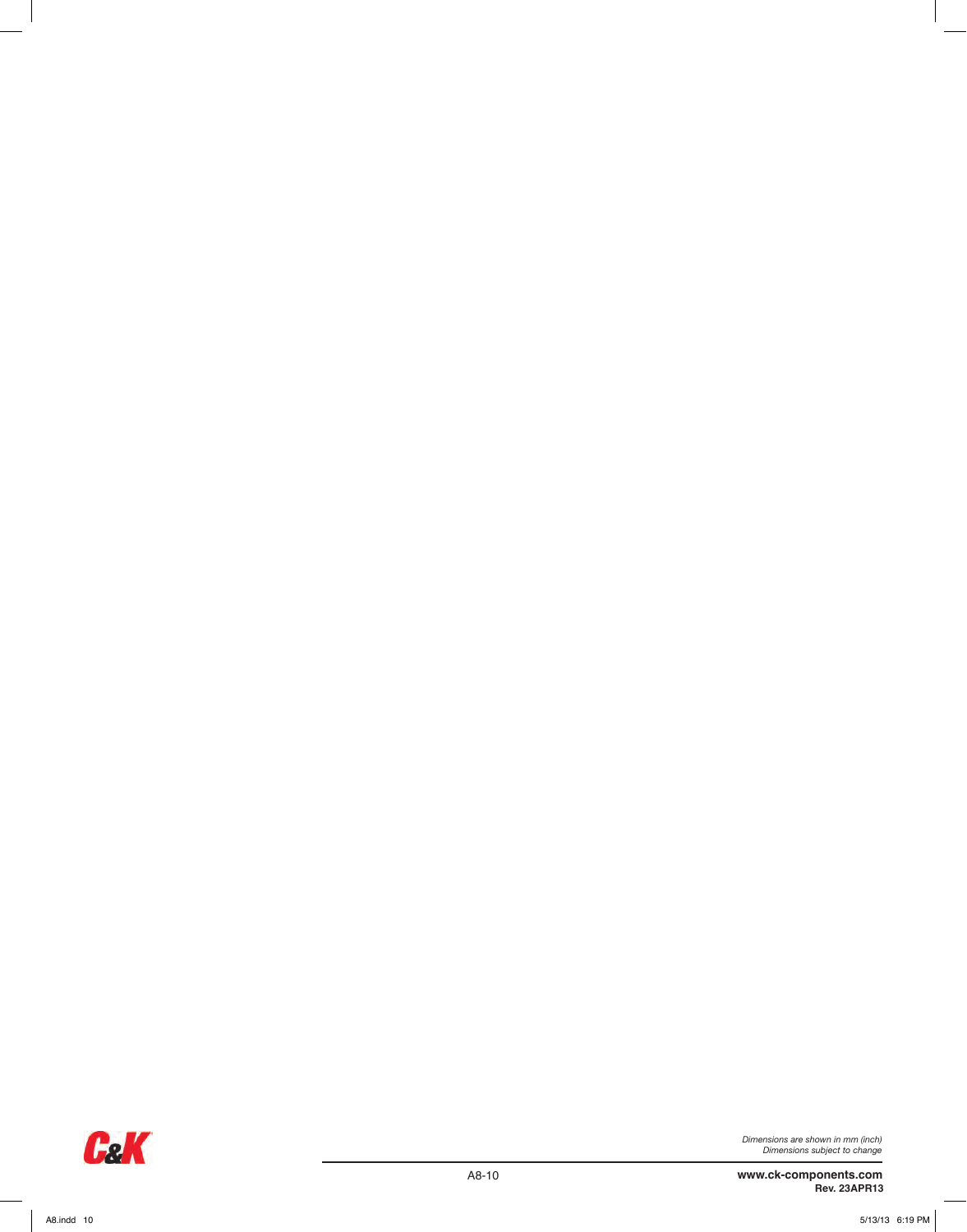